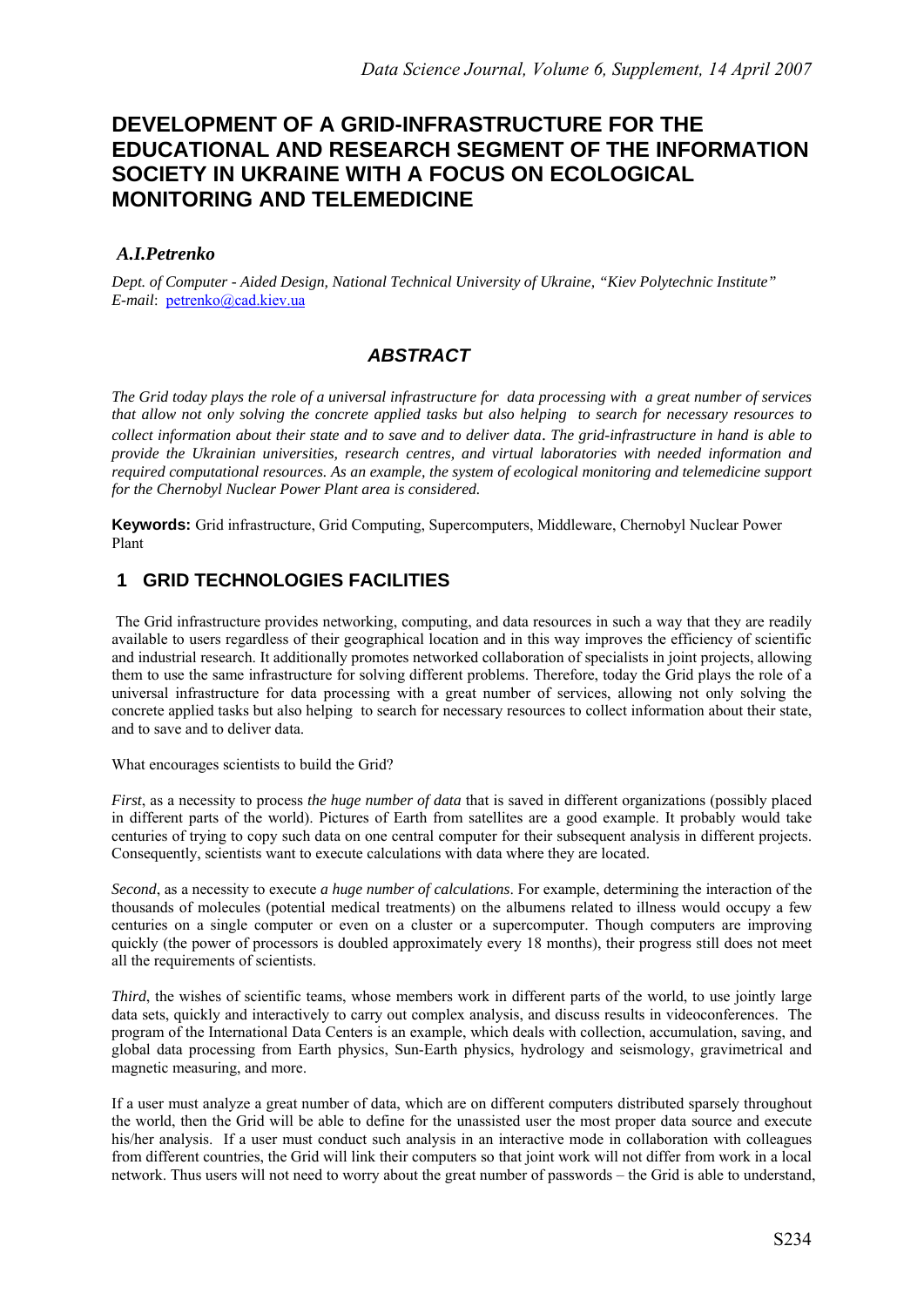who has a right to take part in joint work. It is considered that the influence the Grid will have on the development of society will be as effective and *revolutionary* as previous prominent inventions: the computer and the Internet.

# **2 PRE-CONDITIONS OF THE CREATION OF THE UKRAINIAN GRID**

#### **2.1 The Government decision about National Grid development**

For a long time, Ukraine in the framework of the former USSR had strong traditions in the fields of cybernetics, mathematics, and computer sciences. For example, in 1952 Ukraine was the third country after the USA and Great Britain capable of building a computer. In spite of social and economic problems, Ukraine has made progress, especially after Geneva's WSIS-2003, in the direction of creating the information society. This aim was recognized as one of the priorities of the state. First of all, a several related laws were adopted. Among them - the Order of the President of Ukraine, more than 30 legislations and laws, the State program "Information and communication technologies (ICT) in education and science for 2006–2010" with National Grid Initiatives. These legislative acts regulate the relationships between state institutions, professional communities, and business in creating all segments of the information society.

## **2.2 The Ukrainian research and academic network (URAN)**

URAN has been in operation since 2001 as the **first segment** of the Ukrainian Grid-infrastructure [1]**.** Its structure is based on the main nodes in the six largest cities of Ukraine — Kiev, Kharkiv, Dnepropetrovsk, Lviv, Odessa, and Donetsk. In total, 20 out of 26 regions of Ukraine are connected to the network**.** The total open access traffic of URAN has increased 50 times within the last 5 years, and today it constitutes 1.5 Tb (terabyte) per a month. In every region both optic fiber and satellite communication segments are being developed, which ensure the rate of data transfer up to 1 Gb/s.

One selected method of URAN infrastructure development is based on dark optic fiber cables. The signal to these fiber cables is supplied by the customer (Customer Empowered Fiber - CEF). As seen from the experience of many countries, for example, the Netherlands, Poland, Hungary, the Czech Republic, and others, this approach in the framework can increase system efficiency by 100 times. Other advantages of a CEFinfrastructure have also been taken into consideration. It was also important for us that the European research multi-gigabyte network GEANT–v2 is mostly based on dark fiber.

One more important characteristic of URAN is its orientation to the project "Porto Optica" ("optic doors"), which was initiated by the Association of Research and Educational Networks of Central and Eastern Europe (CEENet) and aimed at decreasing the "great digital divide." The objectives of the project are:

- To study the possibility of developing regional and international CEF-segments of research and educational networks in Eastern Europe with the aim of their connection to GEANT-2. We already have an agreement about the channel to the European network GEANT – 2 for URAN through Vienna;
- To develop interconnections and to start operations of the CEF-infrastructure of the national research and educational networks.

## **2.3 Distance learning and distributed information resources in education**

This system of distant learning and distributed information resources in education and the administrative and educational system, named "Education", works successfully as the **second segment** of the Ukrainian Gridinfrastructure [2]. The national system of distance learning comprises (Figure 1):

- Coordination and provision centers,
- Distance learning and professional orientation centres,
- "Central and Eastern European Virtual University" (CEEVU),
- Educational and research institutions that are developers and users of distance learning resources.

At present in Ukraine, there are more than 20 regional nodes of the distance learning system, which are connected in the integrated medium by the URAN network.

The **CEEVU project** unites, under the aegis of UNESCO, thirteen partners from eight countries of Europe. They are: Eastern European Networking Association (CEENet,), Technical University of Sofia (Bulgaria), Brno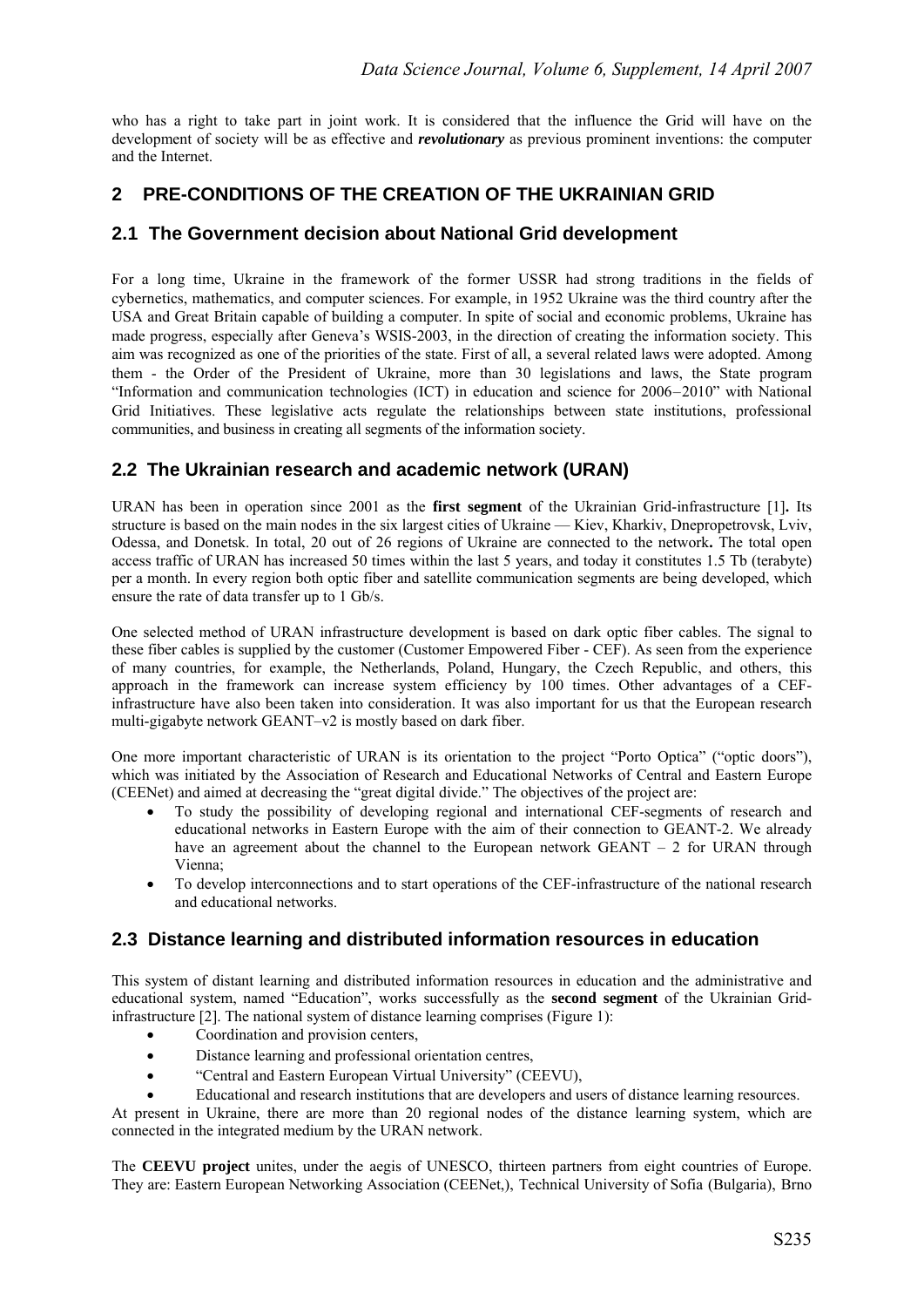University of Technology (Czech Republic), University "Polytechnic of Bucharest" (Romania), Kaunas University of Technology (Lithuania), State Engineering University of Armenia, Tallinn University of Technology (Estonia), National Technical University of Ukraine "Kyiv Polytechnic Institute" (Ukraine), Lviv Polytechnic National University (Ukraine), National Technical University "Kharkiv Polytechnic Institute" (Ukraine), Donetsk National Technical University (Ukraine), International University of Finances (Ukraine), and Virtual University of Europe – NETTUNO (Rome, Italy). The directions of collaboration and main objectives of the virtual university are the joint educational and research activities of all partners, development and use of electronic educational facilities, and distance learning in accordance with the coordinated educational programs.

The partner universities develop joint distance courses and arrange the teaching process. The coordination centre of CEEVU provides technical support for the distance learning system. The information resources of the virtual university have a distributed structure with open access to users by connecting to the servers at individual



**Figure 1.** Distance Learning System at the National Level

The St

university centres. Education is based either on the curricula of the chosen university or on jointly developed programs of CEEVU. Students are free to choose either of these curricula.

The National Educational and Administration System is a complex of administrative, legal, software, and hardware facilities, which ensures the automation of many administrative functions and information processes at the national level and the follow-up of preparation of state documents on education. Here, their validity and integrity is preserved, and reliable mechanisms are developed for protection of certain segments of information and provision of open access to others.

#### **2.4 Distributed information resources and network computational facilities**

These resources and facilities comprise the **third segment** of the Ukrainian Grid-infrastructure (Figure 2) for serving the Ukrainian universities, research centres, and virtual laboratories [3]. In the first place they give the opportunity for remote access to data bases in different fields, for example, economics, natural sciences, ecology, medicine, telemedicine, and others.



**Figure 2.** Information & Computational Resources of Science and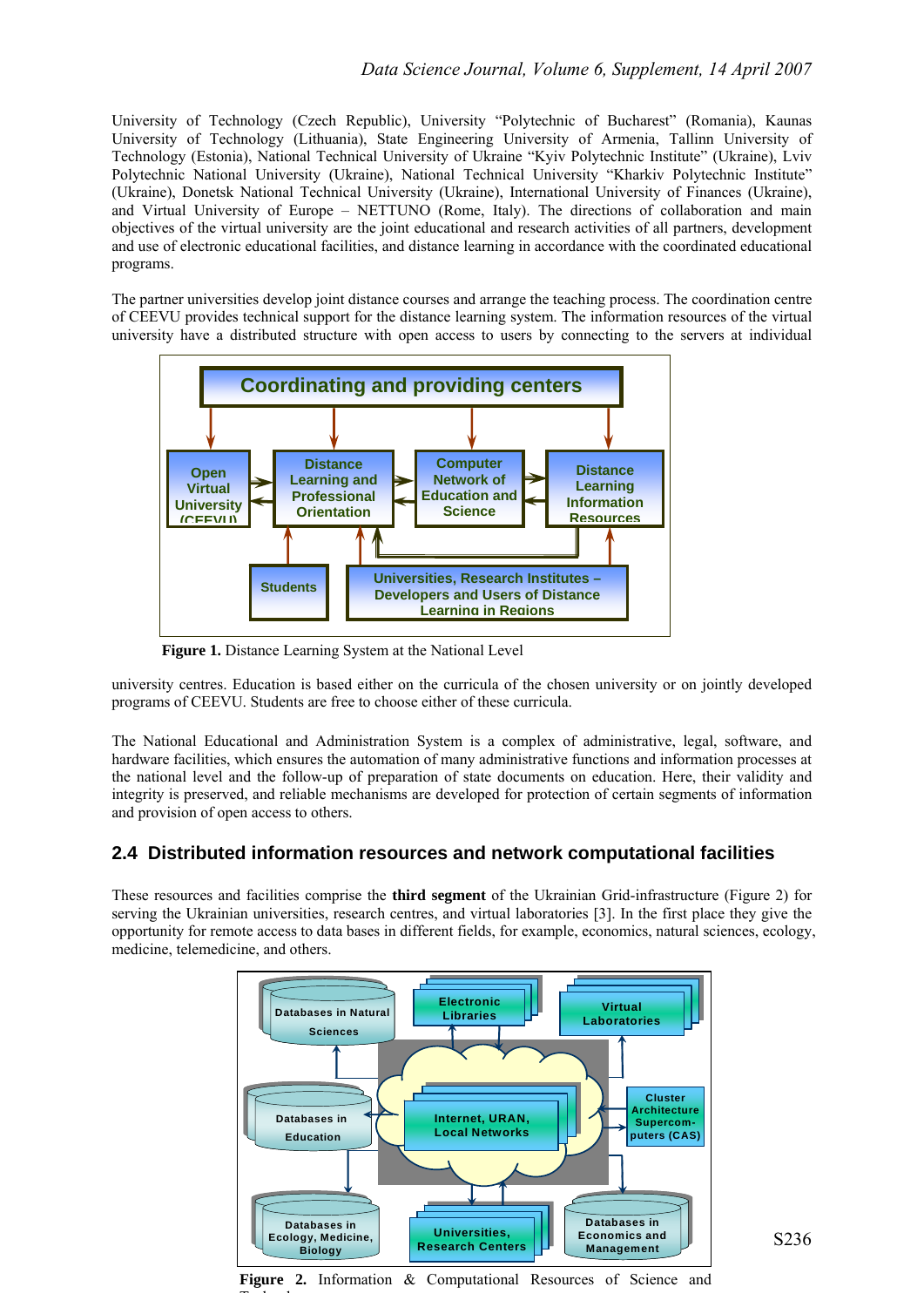At the National Technical University of Ukraine "Kiev Polytechnic Institute," the cluster architecture supercomputer (CAS) was installed this October with parameters: 168 processors with general productivity of 2,016 TF (Teraflops), 64 bit word, operative memory - 12 Tb, and fixed storage (HDD) - 20 Tb. The use of this supercomputer together with supercomputers of the Institute of Cybernetics (with capability a bit less than at the supercomputer NTUU "Kiev Polytechnic Institute") is planned to be part of the Ukrainian Grid-infrastructure through the network URAN. It will allow research centers and universities from different regions of Ukraine to be connected to these supercomputers to solve problems with great volumes of computations. In the construction of these supercomputers, distributed data bases and new intellectual technologies developed by Ukrainian mathematicians and engineers were used [4]. NTUU "Kiev Polytechnic Institute" itself possesses many years experience in theory, models, and methods of distributed data processing investigation; development of algorithms and decision methods for applied tasks in the environment of distributed computing; and designing and exploiting the distributed informative systems.

As an example, we mention the system of **ecological monitoring and telemedicine support** for the Chernobyl Nuclear Power Plant area, which is devoted to analysing remotely the health of various professional groups of the 4300 persons who work at the reactor. This system consists of two centres. One is the diagnostics and rehabilitation centre, which is situated in the town of Slavutych near the Chernobyl Power Plant and collects health data in accordance with individual programs of its patients. These data are transferred via the URAN network to the International Centre of Telemedicine, which is located in Kiev at the NTUU "Kiev Polytechnic Institute," where these data are analyzed and recommendations on prevention and treatment are worked out.

#### **2.5 Electronic libraries for education and science**

More than 200 electronic libraries in the field of education and science are united to-day as the **fourth segment** of the Grid-infrastructure. They include:

- Libraries of the universities (more than 100),
- Libraries of institutions of National Academy of Sciences (more than 50).
- Public libraries (more than 30),
- Libraries of distance learning centres (more than 20).

The system is built upon the unified operational, software, and hardware platforms based on the library system ALEPH and contains information centres, which are connected by optic fibre channels of data transfer to the URAN. There are many unique publications in this system (Figure 3).



 **Figure 3***.* Library system riches

## **2.6 The Ukrainian branch of the International Centers of Data (UB ICD)**

The UB ICD was established under the Agreement with the Geographical center of the Russian Academy of Sciences and operates as the **fifth segment** of the Grid-infrastructure. It carries out the accumulation and preservation of national and world data collected by the institutes and organizations that belong to the National Academy of Sciences of Ukraine, Ministry of Education and Science, Ministry of Architecture, etc., and provides on-line catalogs, databases, and data processing. We hope that in the nearest future valid information about the Earth (for example, SILEX data from the satellite ARTEMIS through the Tenerife Observatory, Canary Islands) will be available for scientists of the Physics and Astronomy division of the National Academy of Science of Ukraine.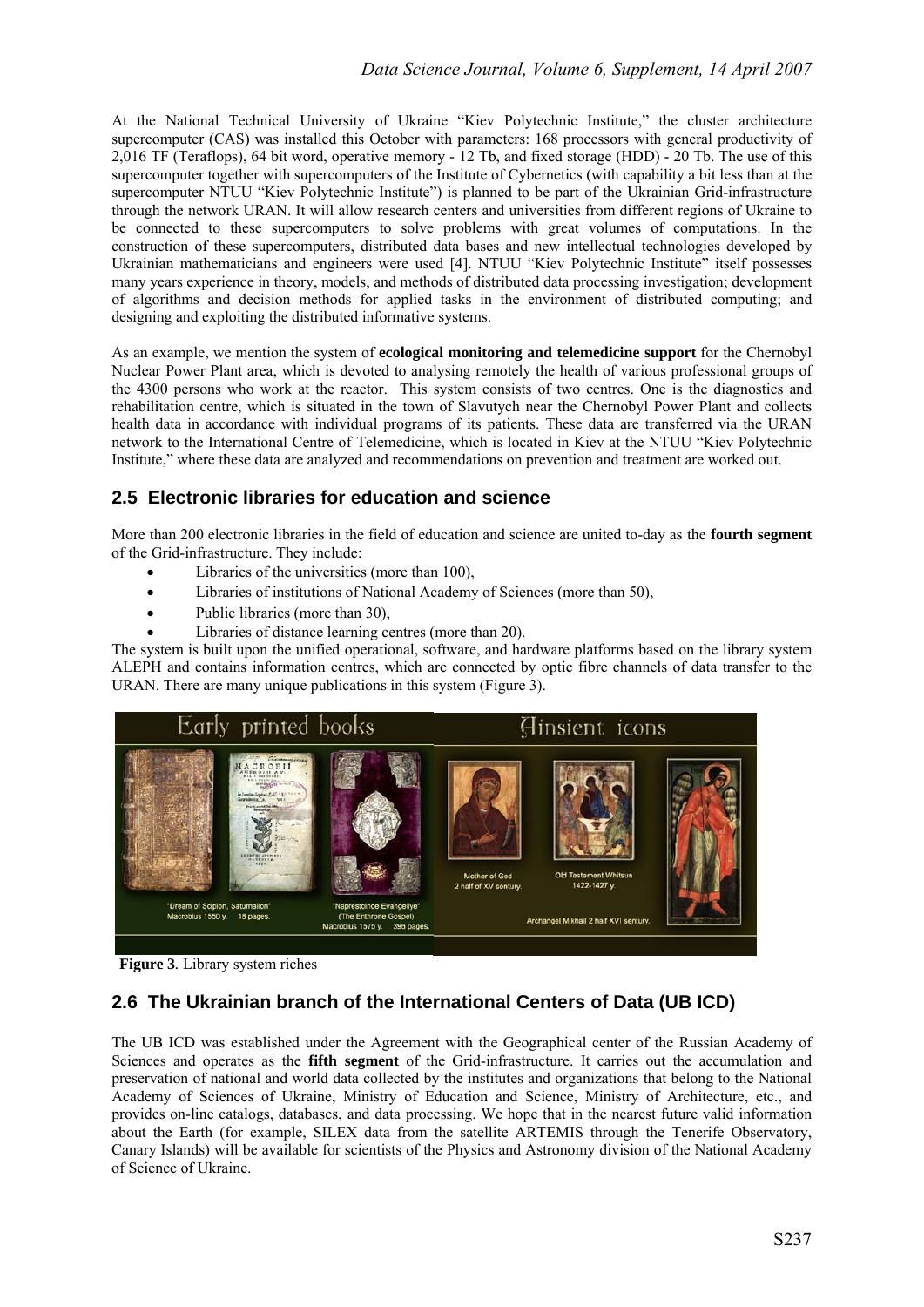#### **3 STAGES OF THE CREATION OF UGRID**

The NTUU "Kiev Polytechnic Institute" already has contacted directly Dr. Bob Jones from CERN, the leader of the main European project EGEE (Enabling Grids for E-sciencE**),** and agreed in principle to the possibility of Ukraine joining this project, as Russia did earlier. In addition, the NTUU "Kiev Polytechnic Institute" agreed with the Baltic countries to joint collaboration in the project BalticGrid (a coordinator Dr. Per Őster), which was begun two years ago.

There are now nine main executors of the UGrid project : National Technical University of Ukraine, Kiev Polytechnic Institute, Kharkov National University of Radio Electronics, Lvov National Polytechnic University "Lvov Polytechnika," Zaporozhian National Technical University, Donetsk National Technical University, Institute of Applied System Analysis of National Academy of Science, Institute of Modeling Problems in Energetics of National Academy of Science, Lvov Open Company "Lvov Radiotechnical Institute," and company "USTAR."

We are going to make use of the European Grid development experience. In analogy with European prototypes, the Ukrainian Grid infrastructure will consist of Resource centers (RCs) of organizations-participants and two types of operating centers: Base Infrastructural Center (BIC) and Regional Operating Centers (ROCs). RCs are the main centers of the Grid infrastructure; ROCs are accountable for the operations in the regions, and the BIC will be at the NTUU "Kiev Polytechnic Institute" and will provide services related to the resources of the EGEE*.* 

Because of associated membership in the BalticGrid, the EGEE gLite middleware software (Figure 4) is adapted at Ukraine. Its main subsystems (Information System and Monitoring, Security Infrastructure, Workload Management, Data Management) simultaneously serve three basic roles: a supplier of services, a servant for the user, and a broker. A supplier of services registers his resources at some broker; a servant helps a user to find necessary services there; whereupon a connection between the two is established, and a necessary operation is carried out through a broker. Middleware eventually makes access to resources held on widely distributed computers as easy as access to resources on the user's own desktop.

The Grid infrastructure that provides networking, computing, and data resources in such a way that they are readily available to users regardless of their geographical location will improve the efficiency of scientific and industrial research and be of great benefit to the wider society. In addition, it will benefit those domains which traditionally have not had access to large-scale existing computing facilities. The potential of Grid technologies is already estimated ever-higher: it has a strategic character, and in the near future the Grid will become an important tool for the development of advanced technologies in different spheres of human activity.

Such high predictions can be accounted for by the Grid's ability to solve the following two problems on the basis of safe and reliable remote access to the resources of the globally distributed infrastructure:

- Development of distributed computer systems of very high carrying capacity from the equipment, that is manufactured serially, with simultaneous rising of the efficiency (to 100%) by the use of temporally free resources in the Grid ;
- Development of large scale systems of monitoring, management, complex analysis, and service with the globally distributed data sources, able to support the vital requirements of state and private organizations and corporations.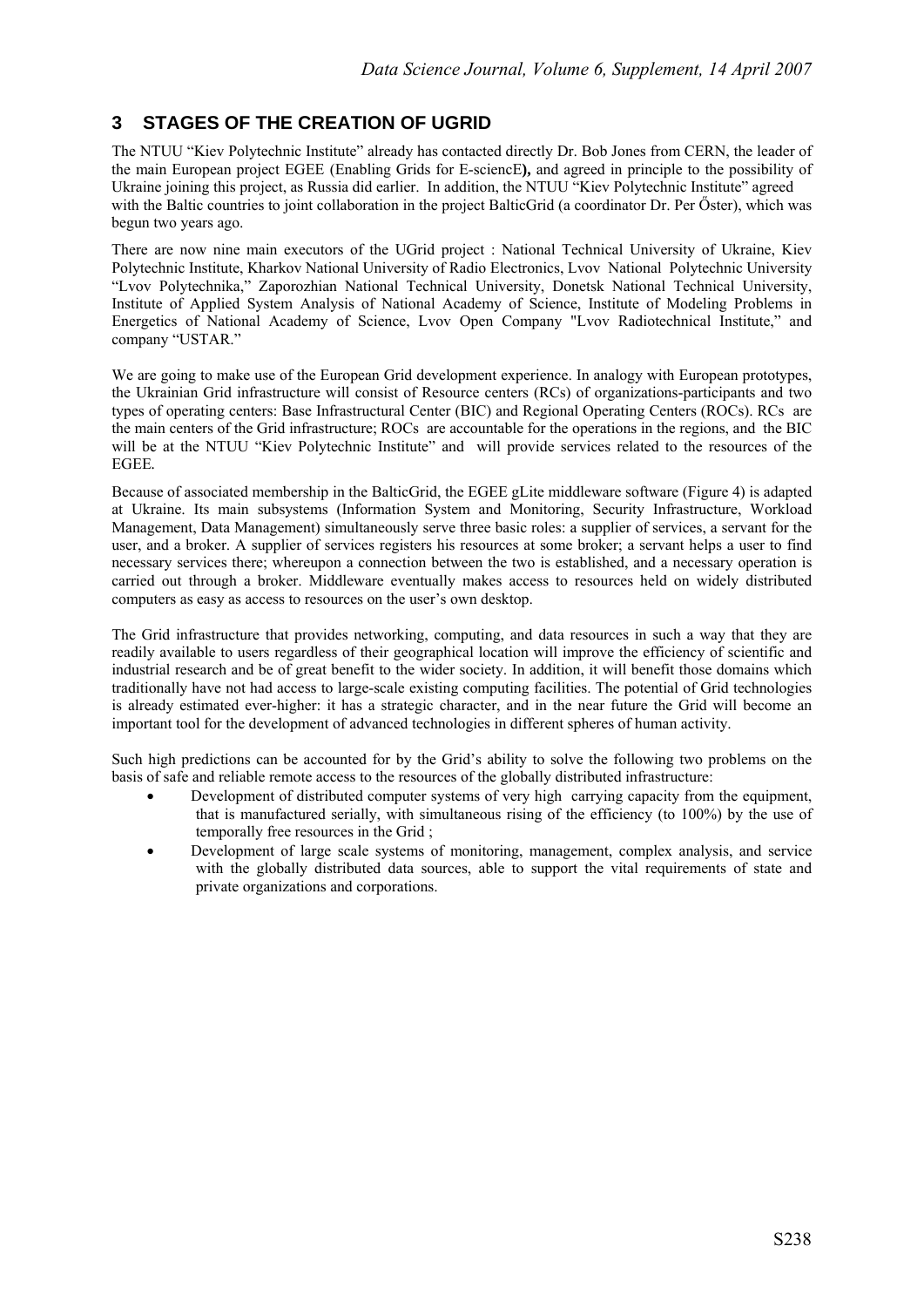

 **Figure 4.** Middleware gLite services

The primary objectives of Ukraine within the framework of the project in hand are the inclusion of the UGRID into the European Grid infrastructure (*EGI* ) and the provision of the UGRID functioning as a valuable operating and functional *EGI* component [5]. The offered project, **foremost**, is intended to facilitate scientific data exchange between research workers and to organize their collective data processing. Among a number of key factors that promote Grid installation are not only a rise in the efficiency of the use of resources and economy of charges but also the possibility of a flexible change of infrastructure according to new requirements. Most establishments presently have opened small Grid installations with a limited set of equipment and applications. An important task is the effective use not only of computing but also of human resources because the Grid promotes networked collaboration of specialists in joint projects, allowing them to use the same infrastructure for solving different problems.

At the beginning, Grid technologies were targeted to solving intricate scientific, production, and engineering problems that can not be solved in clever terms by separate computing options. Now, however, the application domain of Grid is not limited to these types of tasks. As far as the Grid technologies are disseminated, they penetrate industry and business, and major concerns have begun to create their own Grid for solving their production tasks.

Grid technologies already are actively used in the world by both state organizations (defense and public utility spheres) and private companies, for example, financial and power utilities. Applications of the Grid domain now include nuclear physics, ecological monitoring and environment defense, weather forecasting and design of climatic changes, numeral design in MEMS and aircraft building, biological design, and pharmaceuticals.

# **4 CONCLUSIONS**

The UGRID project realization allows:

- Ensuring the people's right of open access to important scientific and educational information,
- Solving the social problems connected with providing equal conditions for access to education and science,
- Creating conditions for continuous life-long education,
- Raising the efficiency of the public administration of education and science,
- Promoting Ukraine's integration into the global research and educational areas.

## **5 REFERENCES**

- 1. Paton, B., Zgurovsky, M., & Yakimenko, Y. (1999) The state and prospects of development of the national telecommunication research and educational network. *Cybernetics and system analysis 5*, pp.3-9
- 2. Zgurovsky, M. (2004) Development of Educational and Research Segment of Information Society in Ukraine. *WSIS,* Tunis, Morocco.